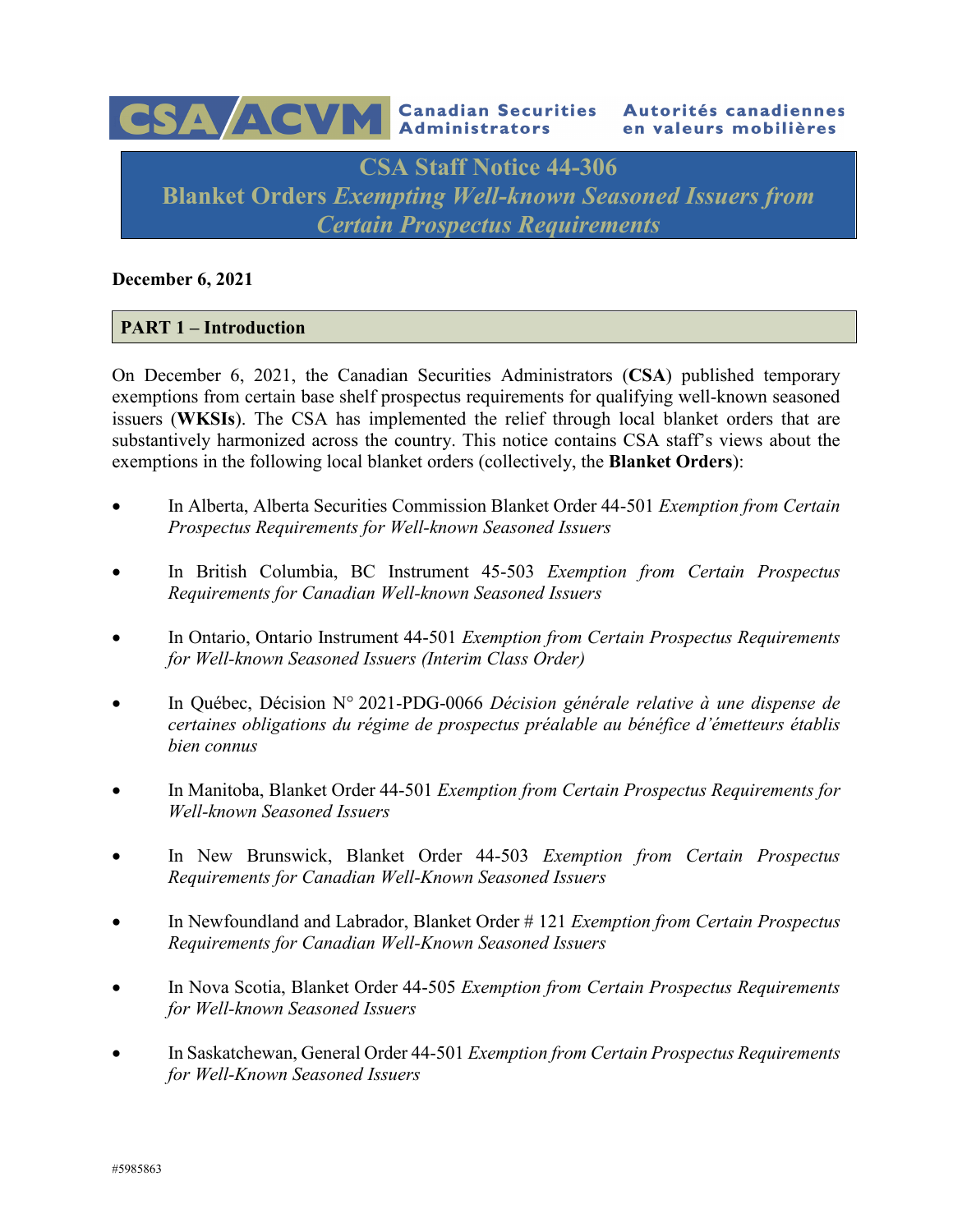- In Prince Edward Island, Blanket Order 44-501 *Exemption from Certain Prospectus Requirements for Well-known Seasoned Issuers*
- In the Northwest Territories, Superintendent Order 2021/07 *Exemption from Certain Prospectus Requirements for Well-known Seasoned Issuers*
- In Yukon, Superintendent Order 2021-07 *Exemption from Certain Prospectus Requirements for Well-known Seasoned Issuers*
- In Nunavut, Superintendent Order 2021-07 *Exemption from Certain Prospectus Requirements for Well-known Seasoned Issuers*

## **PART 2 – Description of Blanket Orders**

The Blanket Orders are intended to reduce regulatory burden for issuers that are well-known reporting issuers, have a strong market following, complete public disclosure record and sufficient public float. They permit issuers that satisfy the conditions of the Blanket Orders to file a final base shelf prospectus as the first step in a shelf offering.

The Blanket Orders exempt an issuer that meets the WKSI qualifications and certain conditions from the requirements

- (a) to file and obtain a receipt for a preliminary base shelf prospectus included in each jurisdiction's local legislation,
- (b) in section 5.4 of National Instrument 44-102 *Shelf Distributions* (**NI 44-102**) to limit distributions under the base shelf prospectus to the dollar value the issuer reasonably expects to distribute within 25 months after the date of the receipt for the base shelf prospectus,
- (c) in item 5 of section 5.5 of NI 44-102 to state the aggregate dollar amount of securities that may be raised under the base shelf prospectus,
- (d) in item 1.4 of Form 44-101F1 *Short Form Prospectus* (**Form 44-101F1**) to include the number of securities qualified for distribution under the base shelf prospectus,
- (e) in item 5 of Form 44-101F1 to include a plan of distribution in the base shelf prospectus, other than to indicate that the plan of distribution will be described in the supplement for any distribution of securities,
- (f) in item 7 of Form 44-101F1 to describe the securities being distributed, other than as necessary to identify the types of securities qualified for distribution under the base shelf prospectus, and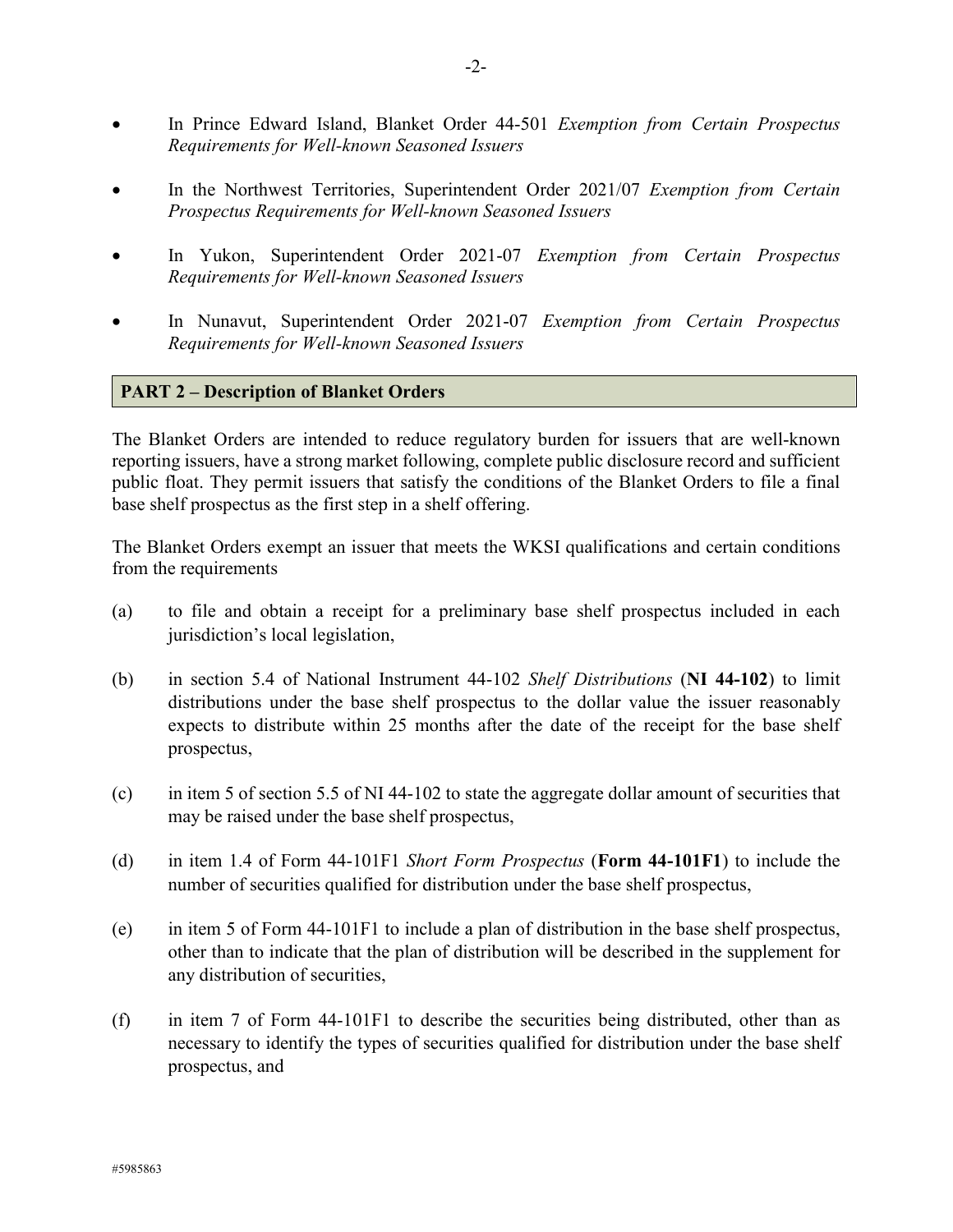(g) in item 8 of Form 44-101F1 to describe any selling securityholders in the base shelf prospectus.

## **PART 3 – Background**

NI 44-102 permits qualified issuers to omit "shelf information" from a base shelf prospectus, if not known on the date the base shelf prospectus is filed. Such information is required to be included in a prospectus supplement, which is not subject to review. Shelf information consists of information such as the variable terms of the securities that may be distributed under the base shelf prospectus, the dollar amount, size and other specific terms of each tranche of securities that may be distributed, the variable terms of the plan of distribution, and any other information that is not known and cannot be ascertained at the time of filing of the base shelf prospectus.

The CSA received feedback to its Consultation Paper 51-404 *Considerations for Reducing Regulatory Burden for Non-Investment Fund Reporting Issuers*[1](#page-2-0) that certain prospectus requirements in the base shelf context create unnecessary regulatory burden for large, established reporting issuers that have strong market following and up-to-date disclosure records. The feedback recommended enhancing the current prospectus system by amending the base shelf prospectus regime to implement a Canadian WKSI regime. In our experience, base shelf prospectuses filed by these types of issuers are less likely to result in a significant number of substantive deficiency comments.

As a result, in early 2018 the CSA undertook a research project that included research of the United States WKSI regime<sup>[2](#page-2-1)</sup> and targeted consultations with market participants. The CSA is considering whether future rule amendments to implement a Canadian WKSI regime would be appropriate.

#### **PART 4 – Pilot Program**

The Blanket Orders will allow the CSA to implement accelerated processes for the filing of a base shelf prospectus by a WKSI on a trial basis to determine how best to adopt these procedures through future rule amendments. The Blanket Orders will also provide an opportunity to evaluate the appropriateness of the eligibility criteria and identify any potential public interest concerns or operational considerations that should be addressed in future rule amendments.

Any amendments to implement accommodations for WKSIs will be adopted by the CSA through the normal rule-making procedures on a coordinated basis.

The Blanket Orders will allow an issuer that meets the WKSI qualifications and certain conditions to file a final base shelf prospectus with its principal regulator and obtain a receipt for that

<span id="page-2-0"></span><sup>&</sup>lt;sup>1</sup> See CSA Staff Notice 51-353 *Update on CSA Consultation Paper 51-404 Considerations for Reducing Regulatory Burden for Non-Investment Fund Reporting Issuers.*

<span id="page-2-1"></span><sup>2</sup> In the United States, the WKSI regime is codified in the *General Rules and Regulations, Securities Act of 1933*, and has been in regular use for several years.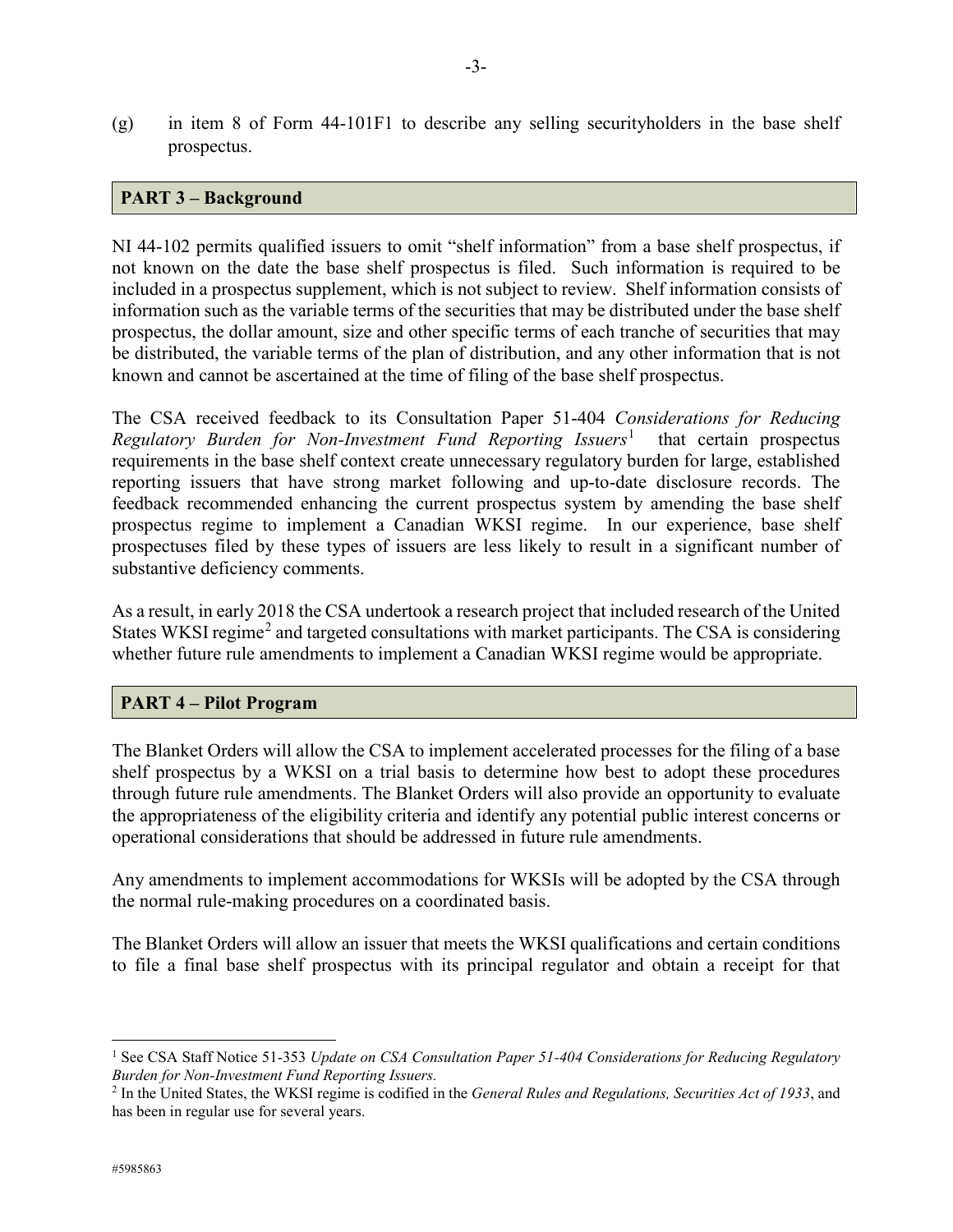prospectus on an accelerated basis without first filing a preliminary base shelf prospectus<sup>[3](#page-3-0)</sup>. In the ordinary course, for a final base shelf prospectus filed with the principal regulator before noon, local time, and in compliance with the requirements of NI 44-102 and the Blanket Orders, we expect that the accelerated procedures will permit the receipt to be issued on the same business day. If a final base shelf prospectus is filed with the principal regulator after noon, local time, and in compliance with the requirements of NI 44-102 and the Blanket Orders, we expect that the accelerated procedures will permit the receipt to be issued before noon on the next business day.

# **PART 5 – Questions**

If you have any questions regarding the Blanket Order or the WKSI pilot program, please contact any of the following:

| <b>David Surat</b>                            | <b>Jessie Gill</b>                            |
|-----------------------------------------------|-----------------------------------------------|
| Senior Legal Counsel, Corporate Finance       | Senior Legal Counsel, Corporate Finance       |
| <b>Ontario Securities Commission</b>          | <b>Ontario Securities Commission</b>          |
| 416-593-8052                                  | 416-593-8114                                  |
| $d$ surat $(a)$ osc.gov.on.ca                 | $jesisegill@osc.gov.$ on.ca                   |
|                                               |                                               |
| <b>Tim Robson</b>                             | <b>Danielle Mayhew</b>                        |
| Manager, Legal, Corporate Finance             | Senior Legal Counsel, Corporate Finance       |
| <b>Alberta Securities Commission</b>          | <b>Alberta Securities Commission</b>          |
| 403-355-6297                                  | 403-592-3059                                  |
| timothy.robson@asc.ca                         | danielle.mayhew@asc.ca                        |
|                                               |                                               |
| <b>Michael L. Moretto</b>                     | <b>Larissa Streu</b>                          |
| Deputy Director, Corporate Finance            | Senior Legal Counsel, Corporate Finance       |
| <b>British Columbia Securities Commission</b> | <b>British Columbia Securities Commission</b> |
| 604-899-6767                                  | 604-899-6888                                  |
| mmoretto@bcsc.bc.ca                           | lstreu@bcsc.bc.ca                             |
|                                               |                                               |
| <b>Patrick Théorêt</b>                        | <b>Alexandra Lee</b>                          |
| Director, Corporate Finance                   | Senior Regulatory Adviser, Corporate Finance  |
| Autorité des marchés financiers               | Autorité des marchés financiers               |
| 514-395-0337 ext.4381                         | 514-395-0337 ext.4465                         |
| patrick.theoret@lautorite.qc.ca               | alexandra.lee@lautorite.qc.ca                 |
|                                               |                                               |
| <b>Abel Lazarus</b>                           | <b>Peter Lamey</b>                            |
| Director, Corporate Finance                   | Legal Analyst, Corporate Finance              |
| Nova Scotia Securities Commission             | Nova Scotia Securities Commission             |
| 902-424-6859                                  | 902 424-7630                                  |
| abel.lazarus@novascotia.ca                    | peter.lamey@novascotia.ca                     |

<span id="page-3-0"></span><sup>1</sup> <sup>3</sup> As described in the Blanket Orders, an issuer is required to file, in place of the preliminary short form base shelf prospectus, a letter with requisite information.